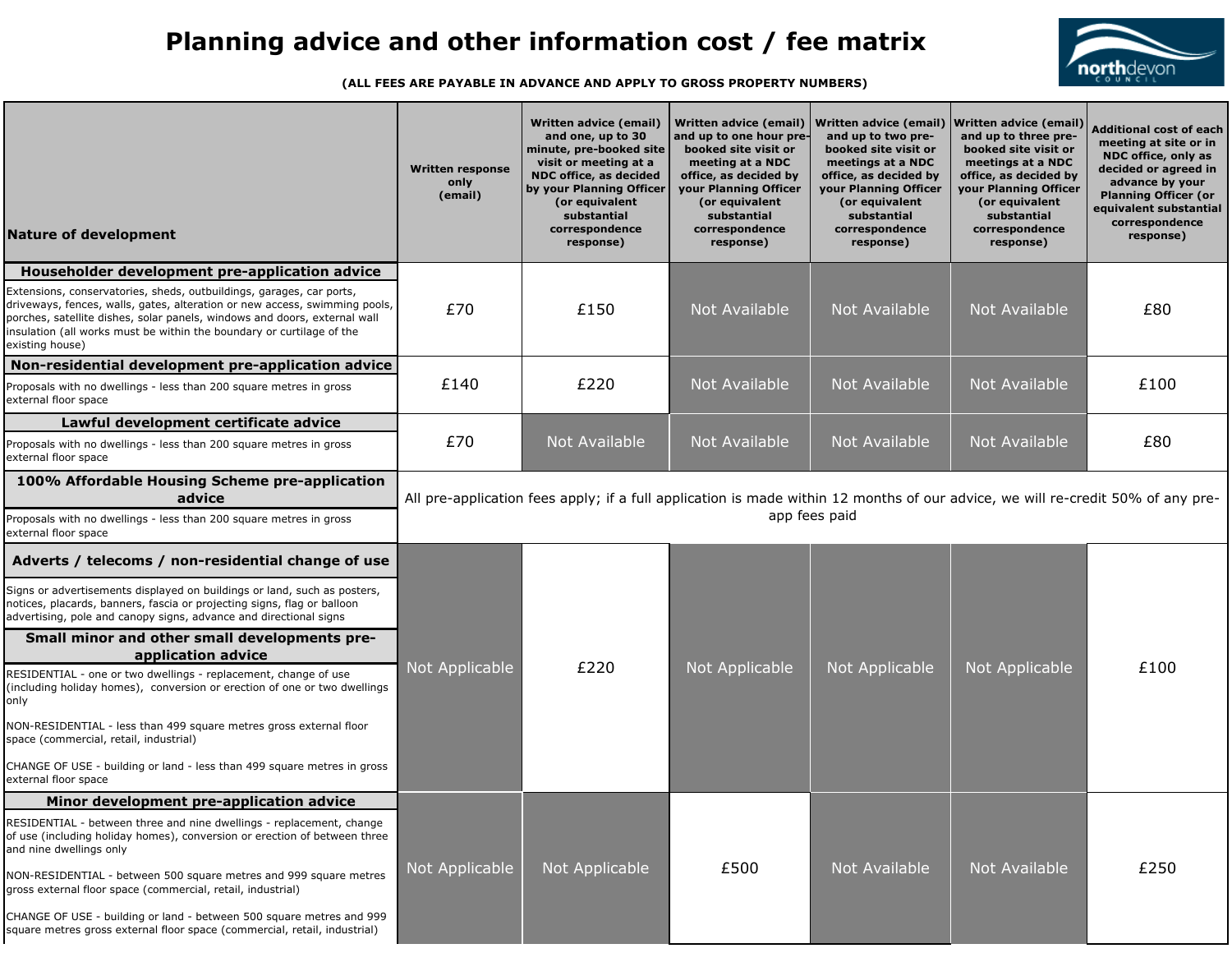| Major development pre-application advice                                                                                                                                                    |                                   |                |                |                |                |                |  |
|---------------------------------------------------------------------------------------------------------------------------------------------------------------------------------------------|-----------------------------------|----------------|----------------|----------------|----------------|----------------|--|
| RESIDENTIAL - between 10 and 149 dwellings - replacement, change of<br>use (including holiday homes), conversion or erection of between 10 and<br>149 dwellings                             |                                   |                |                |                |                |                |  |
| A development site area less than 10 acres (four hectares)                                                                                                                                  | Not Applicable                    | Not Applicable | Not Applicable | £900           | Not Applicable | £450           |  |
| NON-RESIDENTIAL - between 1,000 square metres and 9,999 square<br>metres gross external floor space (commercial, retail, industrial)                                                        |                                   |                |                |                |                |                |  |
| A development site area between 1,000 square metres and 10 acres<br>(between one and four hectares)                                                                                         |                                   |                |                |                |                |                |  |
| Large scale major development pre-application<br>advice                                                                                                                                     |                                   |                |                |                |                |                |  |
| RESIDENTIAL - more than 150 dwellings - replacement, change of use<br>(including holiday homes), conversion or erection of more than 150<br>dwellings                                       |                                   |                |                |                |                |                |  |
| A development site area larger than 10 acres (four hectares)                                                                                                                                | Not Applicable                    | Not Applicable | Not Applicable | Not Applicable | £1,500         | £700           |  |
| NON-RESIDENTIAL - more than 10,000 square metres gross external floor<br>space (commercial, retail, industrial)                                                                             |                                   |                |                |                |                |                |  |
| A development site area more than 10 acres (four hectares)                                                                                                                                  |                                   |                |                |                |                |                |  |
| Any Environmental Impact Assessment development                                                                                                                                             |                                   |                |                |                |                |                |  |
| Wind turbine / ground-mounted solar (PV) panels<br>pre-application advice                                                                                                                   |                                   |                |                |                |                |                |  |
| Wind turbines - height to tip less than 75 metres                                                                                                                                           |                                   |                |                |                | £750           | £350           |  |
| Solar / PV panels - less than 25 acres (10 hectares)                                                                                                                                        | Not Applicable                    | Not Applicable | Not Applicable | Not Applicable |                |                |  |
| Wind turbines - height to tip more than 75 metres                                                                                                                                           |                                   |                |                |                | £1,100         | £500           |  |
| Solar / PV panels - more than 25 acres (10 hectares)                                                                                                                                        |                                   |                |                |                |                |                |  |
| Charities and town / parish councils pre-application<br>advice                                                                                                                              | 50% of all fees or charges apply  |                |                |                |                |                |  |
| Where the organisation owns, or plans to acquire the land                                                                                                                                   |                                   |                |                |                |                |                |  |
| Following our refusal of planning permission                                                                                                                                                |                                   |                |                |                |                |                |  |
| One occasion only, in the 12 months following our refusal of permission for<br>a planning application. For subsequent discussions or meetings, see<br>relevant category of development type | Not Applicable                    | Not Applicable | Not Applicable | Not Applicable | Not Applicable | Free           |  |
| Facilities for disabled people pre-application advice                                                                                                                                       | No fees or charges are applicable |                |                |                |                |                |  |
| Where 100% of the development is to advantage disabled people                                                                                                                               |                                   |                |                |                |                |                |  |
| Listed Buildings and arboricultural pre-application<br>advice                                                                                                                               | <b>FREE</b>                       |                |                |                |                | £50            |  |
| HOUSEHOLDERS - repair or maintenance of a listed building enquiries or<br>arboricultural advice sought - one instance only - (otherwise, see other<br>fees and charges, which will apply)   |                                   | Not Applicable | Not Applicable | Not Applicable | Not Applicable |                |  |
| BUSINESSES - repair or maintenance of a listed building enquiries or<br>arboricultural advice sought - one instance only (otherwise, see other fees<br>and charges, which will apply)       | £75                               |                |                |                |                | £75            |  |
| <b>Compliance, confirmation and enforcement</b>                                                                                                                                             |                                   |                |                |                |                |                |  |
| Written confirmation to a landowner we will take no further action,<br>following our undertaking an enforcement investigation                                                               | £70                               | Not Applicable | Not Applicable | Not Applicable | Not Applicable | Not Applicable |  |